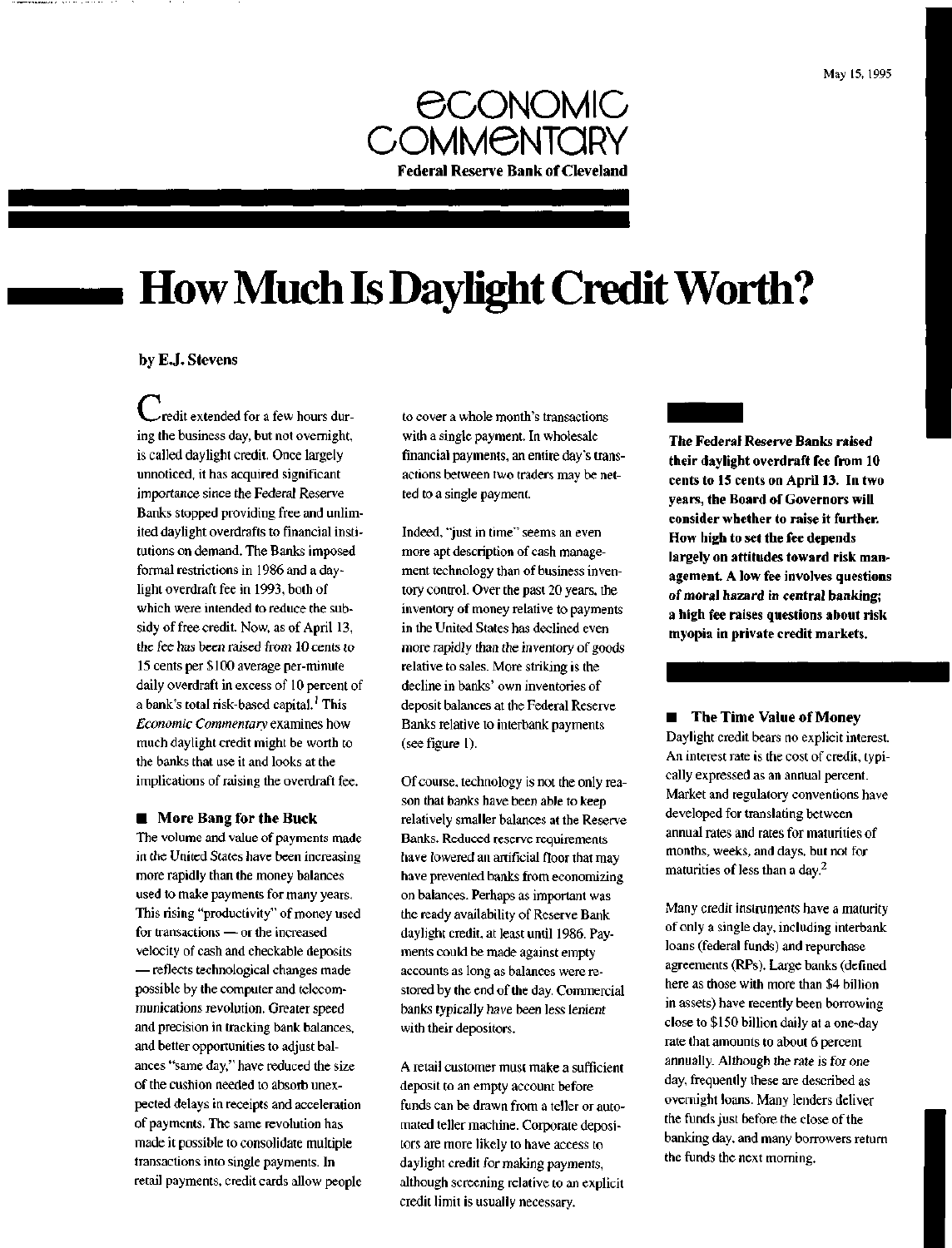Overnight is the same as one day in a crucial sense. Federal Reserve Banks close their books only once per day. Funds borrowed in overnight markets are deposit balances at the Federal Reserve Banks. Adding funds to an account at the end of a day is just as good for most purposes as adding the same amount at the beginning of a day. It is the size of a bank's *end-of-day* balance that counts in meeting reserve and clearing balance requirements and in avoiding the penalty for an overnight overdraft. In this sense, there is no time value of money within a day. True, the market rate for overnight federal funds does vary over the course of a day, but this variation bears no consistent relation to the time of day. The only exception is that the market closes when delivery becomes impossible — that is, when the Reserve Banks close for the day.

No market conventions have developed for converting annual interest rates into maturities of hours, minutes, and seconds because daylight credit has no comparable time value. It does not provide end-of-day, overnight balances. Where there have been market fees for intraday credit, they have been risk premiums. Lacking time value, the banking system has had no reason to reward extra intraday money balances. However, as long as lending involves credit risk, lenders cannot give away money even for short intervals without some compensation for bearing risk.

For the most part, Reserve Banks have extended daylight credit in the process of providing Fedwire funds and securities transfer services to depository institutions. Two examples illustrate this.

1. A bank wishes to pay \$500 million to another bank, perhaps to repay an overnight federal funds loan. A staff member of the sending bank enters the relevant bank ID numbers, dollar amount, and descriptive details into a computer terminal and then executes the on-line transaction. Almost simultaneously (for a sending bank in sound condition), the computer of its Federal Reserve Bank transfers \$500 million from the sending bank's account to that of the receiving bank. Unlike a check or

# **FIGURE 1 RATIOS OF INVENTORIES TO TRANSACTIONS**



**SOURCES:** U.S. Department of Commerce, Bureau of Economic Analysis; and Board of Governors of the Federal Reserve System.

automated clearinghouse payment, this Fedwire payment is legally final when received, meaning that the receiving bank has immediate, irrevocable possession of the funds whether or not the sending bank had a sufficient balance to cover the payment. If the sending bank had a zero balance at the moment the payment was executed, then the Federal Reserve Bank extended \$500 million in daylight credit, which the sending bank is obligated to repay before the close of the day.

2. A bank is, or is the banker for, a government securities dealer. Dealers finance the bulk of their securities inventories in the RP market. Effectively, they borrow overnight to finance their positions, using the securities in their position as collateral. Agents with large cash positions who seek an overnight rate of return purchase the securities with an agreement to sell them back the next day at a profit. At the opening of the next day's business, they return the securities to the borrower via the Fed's securities wire. This simultaneously takes payment from the borrower's account, which thereby may generate a daylight overdraft.

# **E** How High a Fee?

The original decision to impose a fee for using Federal Reserve Bank daylight credit did not specify how high the fee might ultimately be set. The Board of Governors initially announced a plan to charge 10 cents until April 1995, then 20 cents until April 1996, and 25 cents thereafter. However, the Board reserved the right to move faster or slower. Clearly, the unanswered question was how to know when the fee was high enough. One criterion might be to use the volume of daylight overdrafts as an indicator of Reserve Banks' risk exposure. However, this only begs the question of how much risk the Reserve Banks should accept.

An alternative approach is to ask what fee private institutions would set in a competitive market. If free daylight credit subsidized banks in a position to use it, then it would make sense to raise the fee at least until daylight overdraft volume began to decline. At that point, the marginal cost of alternatives could be assumed to equal the price of the Reserve Banks' daylight credit service. The presumption then would be that the Banks were supplying an efficient volume of daylight credit — assuming no deviation of marginal private and social costs (discussed below).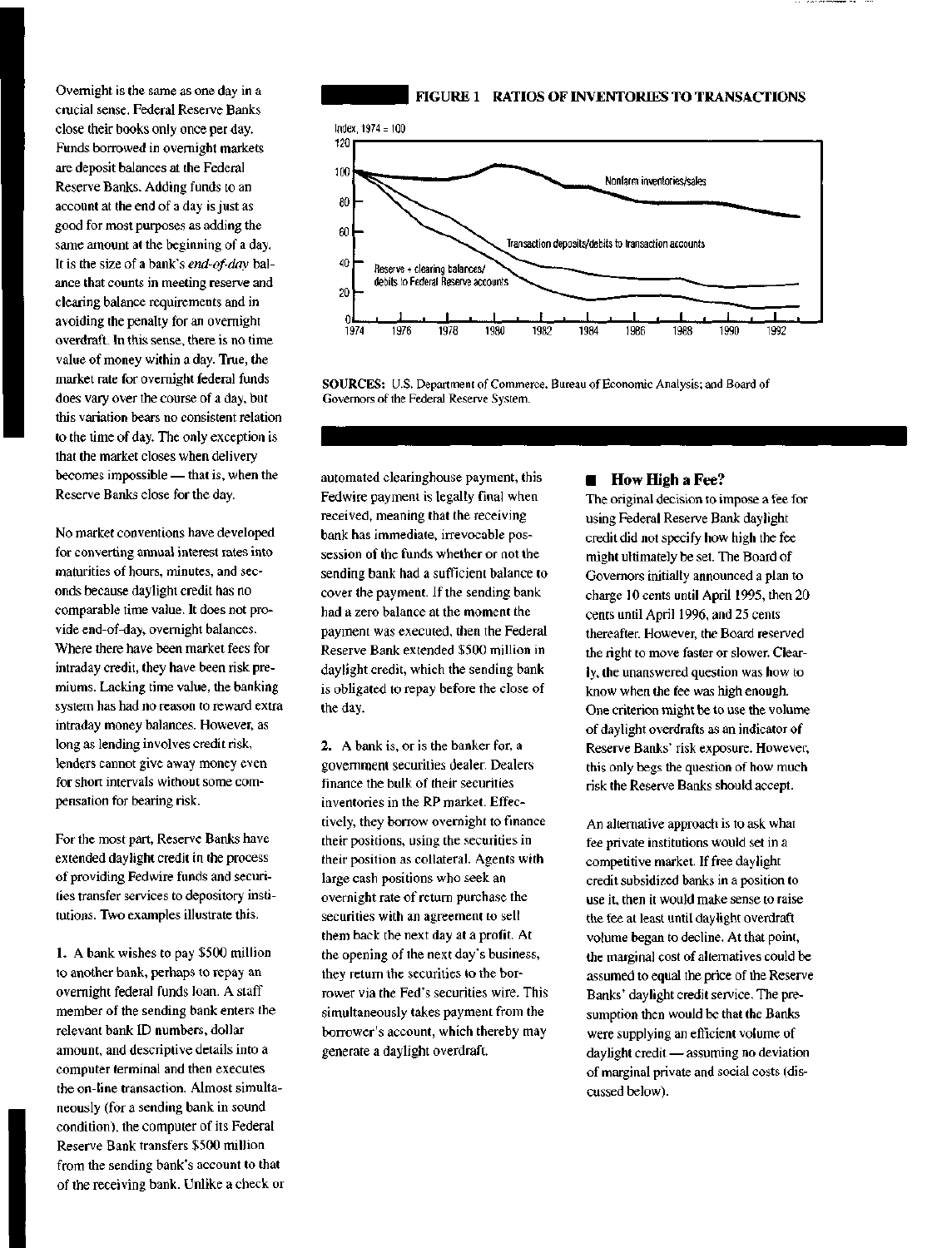To a bank, the value of the daylight overdraft subsidy must be worth, at most, what it would cost to eliminate. The initial 10 cent fee resulted rather quickly in a 40 percent decline in daylight overdraft volume. A prime reason was that, to avoid fees passed through by their banks, government securities dealers shifted a significant volume of both transactions (whether RP or outright purchase and sale) and transaction settlements to earlier hours of the day. This reduced overdrafts by bringing funds to their banks earlier. However, no significant change has been noted in patterns of daylight overdrafts associated with other banking practices, notably federal funds market transactions, which are thought to be the proximate source of a substantial portion of the remaining overdrawn positions each day.

With the incentive of a higher fee, what kinds of changes might banks initiate to reduce daylight overdrafts? Individual banks, regularly in overdraft, could either replace persistent overnight borrowing with longer-term financing or shift to continuing contracts with regular suppliers. This would eliminate large payments for return of funds on many days, at the potential cost of an interest-rate spread of term funds or of other rates that exceed the overnight funds rate.

Perhaps more difficult to organize would be changes in market conventions, since they would require the explicit or implicit agreement of many participants. Also, they necessarily would involve earlier delivery or delayed return of funds for some banks. This would inevitably invite contention about who "should" give up the benefit of daylight credit. For example, a higher fee might induce borrowing banks to hold overnight funds longer, extending possession toward a full 24 hours. The incidence of fees would be on lending banks to the extent they were unable to pass the cost along to others.

Ultimately, a high fee could induce banks to shift payments to alternative payment networks. The existing CHIPS (Clearing House Interbank Payments System) network and the once-proposed CASHwire are examples of networks that could provide substitutes for Fedwire in transferring same-day funds between banks. They differ from Fedwire in that they are net settlement systems: Only the cumulative amount of a bank's network payments and receipts over the course of a day would be posted to its Reserve Bank account at a prearranged settlement time. As long as a bank's network counterparties were willing to accept its payments before it accumulated offsetting receipts, private network credit could replace Reserve Banks' daylight credit, with little need to change the time pattern of funds market activity.

### **• Where to Stop?**

One point at which to stop raising Reserve Banks' fee for daylight credit would be the level at which Fedwire's share of interbank payments began to slip, as existing and new same-day net settlement systems threatened to allow private banks to replace the central bank in supplying daylight credit. But why stop at the margin, if a higher fee would allow private markets to take over the creation and allocation of daylight credit almost entirely? $3$ 

The choice lies somewhere between a low fee that removes pure subsidy but preempts much of the daylight credit that could be provided by private networks, and a high fee that removes all traces of subsidy but eliminates much of the daylight credit that could be provided by the central bank. Which direction to go depends largely on attitudes toward risk management, involving questions of moral hazard in central banking and externalities in private credit markets.

Moral hazard arises when the central bank relieves banks and their customers of the need to prudently monitor risks in accepting payments from other banks. Fedwire creates this hazard by making payments final upon receipt, without regard to whether the paying bank has sufficient funds to cover the payment that is, by providing daylight credit on demand. Recognizing this hazard, Reserve Banks rely on bank supervision for the prudential monitoring that Fedwire finality makes unnecessary among their customer banks. An argument against creating this moral hazard may

be that government supervisory institutions lack the motivation and multiple independent perspectives that can be brought to the risk-monitoring effort by many competing banks and customers operating through private networks and markets. The implication is that, while payments are uniformly safe to receive when backed by the infinite resources of the central bank, more payment-related risk exists than under a private regime.

Another position, consistent with choosing a low Reserve Bank fee for daylight credit, emphasizes a potential disparity between the private and social costs of credit. Private banks and their customers will underestimate the true risk their credit produces for society if they cannot perceive "systemic" consequences of bilateral credit extensions — that financial interdependencies can produce falling dominoes.

It is true, by definition, that the risk protections built into private net settlement systems cannot be as absolute as a finality guarantee by a central bank with authority to create money. The question is whether we rely too heavily on that guarantee, forgoing the benefits of counterparty risk assessments. What is debatable in making a choice between more and less private daylight credit is the relation between systemic risk and moral hazard. That is, counterparties to payments may turn a blind eye to systemic risk because of a genuine risk myopia, or because heretofore, the Reserve Banks have largely accepted the moral hazard of a liberal supply of daylight credit.

# **Conclusion**

Daylight credit is worth what it would cost to do without it. For banks to forgo the daylight credit provided by the Federal Reserve might involve nothing more than switching transactions to private interbank networks. The necessity of controlling risk in private net settlement networks has commanded increasing attention over the past decade. In the United States, the Reserve Banks now enter into settlement arrangements only with large-value private payment networks that can demonstrate robust riskcontrol measures. More broadly, the Bank for International Settlements has